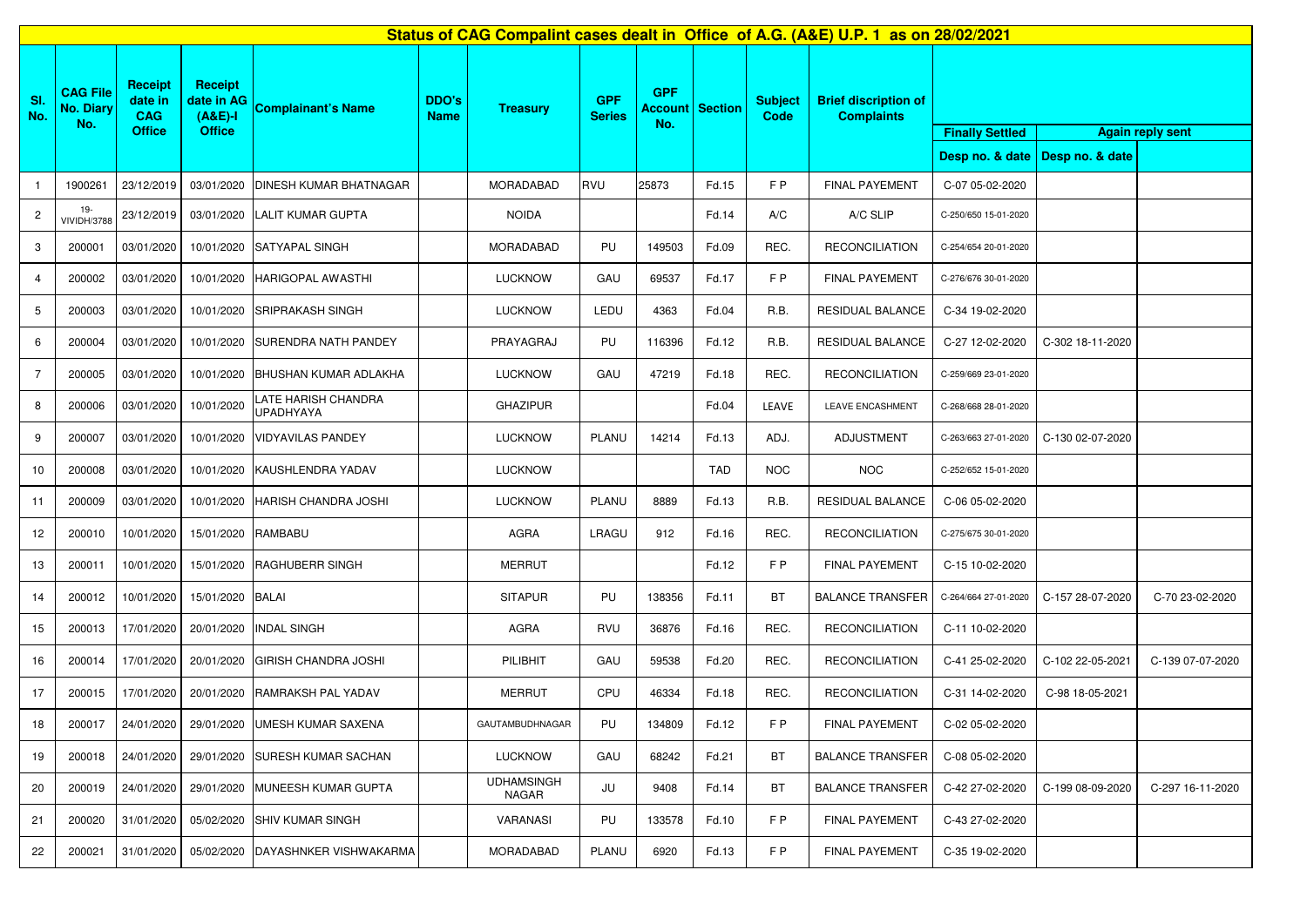| 23 | 200022 | 31/01/2020 | 05/02/2020         | <b>DILEEP KUMAR SAXENA</b>                  | <b>SITAPUR</b>                      | GAU          | 65037  | <b>DBA</b> | <b>UPDATION</b> | <b>UPDATION OF BIODATA</b> | C-40 24-02-2020  |                  |                  |
|----|--------|------------|--------------------|---------------------------------------------|-------------------------------------|--------------|--------|------------|-----------------|----------------------------|------------------|------------------|------------------|
| 24 | 200023 | 14/02/2020 | 24/02/2020         | <b>GIRIJA SHANKER</b>                       | <b>JHANSI</b>                       | LEU          | 10132  | Fd.07      | <b>BT</b>       | <b>BALANCE TRANSFER</b>    | C-52 17-03-2020  | C-151 17-07-2020 | C-309 26-11-2020 |
| 25 | 200024 | 14/02/2020 | 24/02/2020         | <b>RAMMURTI KANAUJIYA</b>                   | <b>FATEHPUR</b>                     | PU           | 130439 | Fd.12      | R.B.            | <b>RESIDUAL BALANCE</b>    | C-72 30-04-2020  | C-197 04-09-2020 |                  |
| 26 | 200025 | 14/02/2020 |                    | 24/02/2020   VISHESHWAR DAYAL YADAV         | ALLAHABAD                           | PU           | 13394  | Fd.12      | R.B.            | RESIDUAL BALANCE           | C-62 22-04-2020  |                  |                  |
| 27 | 200026 | 14/02/2020 |                    | 24/02/2020 VINOD KUMAR JAIN                 | <b>ALIGARH</b>                      | RVU          | 40302  | Fd.16      | REC.            | <b>RECONCILIATION</b>      | C-82 04-05-2020  | C-223 25-09-2020 |                  |
| 28 | 200027 | 14/02/2020 | 24/02/2020         | KHACHERMAL                                  | <b>MATHURA</b>                      | <b>RVU</b>   | 8590   | Fd.15      | FP              | <b>FINAL PAYEMENT</b>      | C-87 08-05-2020  |                  |                  |
| 29 | 200028 | 14/02/2020 | 24/02/2020         | <b>VINOD KUMAR TOMAR</b>                    | AGRA                                | <b>RVU</b>   | 45961  | Fd.16      | REC.            | <b>RECONCILIATION</b>      | C-54 17-03-2020  |                  |                  |
| 30 | 200029 | 25/02/2020 | 03/03/2020 SUBHASH |                                             | MUZAFFARNAGAR                       | <b>RVU</b>   | 32702  | Fd.15      | FP              | <b>FINAL PAYEMENT</b>      | C-84 06-05-2020  | C-305 26-11-2020 |                  |
| 31 | 200030 | 25/02/2020 |                    | 03/03/2020   VIRENDRA KUMAR SINGH           | <b>MATHURA</b>                      | <b>STU</b>   | 10603  | Fd.06      | REC.            | <b>RECONCILIATION</b>      | C-68 27-04-2020  |                  |                  |
| 32 | 200031 | 25/02/2020 | 03/03/2020         | <b>PRATAP SINGH</b>                         | <b>MATHURA</b>                      | CPU          | 50893  | Fd.21      | F P             | <b>FINAL PAYEMENT</b>      | C-78 30-04-2020  | C-206 11-09-2020 | C-360 31-12-2020 |
| 33 | 200032 | 25/02/2020 |                    | 03/03/2020   VIRENDRA KUMAR                 | <b>LUCKNOW</b>                      | GAU          | 63889  | Fd.17      | REC.            | <b>RECONCILIATION</b>      | C-69 27-04-2020  |                  |                  |
| 34 | 200033 | 25/02/2020 |                    | 03/03/2020 SANJEEV KUMAR GAUTAM             | HARIDWAR,                           | GAU          | 74336  | Fd.20      | REC.            | <b>RECONCILIATION</b>      | C-66 22-04-2020  | C-214 14-09-2020 |                  |
| 35 | 200034 | 25/02/2020 | 03/03/2020         | LATE VINEET KUMAR DIXIT                     | <b>FIROZABAD</b>                    | COEDU        | 17173  | Fd.04      | REC.            | <b>RECONCILIATION</b>      | C-60 19-03-2020  | C-348 24-12-2020 |                  |
| 36 | 200035 | 25/02/2020 | 03/03/2020         | MALKHAN SINGH                               | <b>TEHRI GARWAL</b>                 | COEDU        | 2395   | Fd.04      | <b>BT</b>       | <b>BALANCE TRANSFER</b>    | C-65 22-04-2020  |                  |                  |
| 37 | 200036 | 25/02/2020 | 03/03/2020         | JITENDRA KUMAR GERG                         | <b>MERRUT</b>                       | LEDU         | 5446   | Fd.05      | FP              | <b>FINAL PAYEMENT</b>      | C-73 30-04-2020  | C-330 10-12-2020 | C-41 28-01-2020  |
| 38 | 200037 | 25/02/2020 | 03/03/2020         | <b>NIRANJAN PRASAD</b><br><b>SRIVASTAVA</b> | <b>BAHRAICH</b>                     | <b>RVU</b>   | 28683  | Fd.16      | REC.            | <b>RECONCILIATION</b>      | C-53 17-03-2020  | C-154 22-07-2020 |                  |
| 39 | 200038 | 25/02/2020 |                    | 03/03/2020 CHAVI LAL SUMAN                  | <b>LALITPUR</b>                     | JEDU         | 2751   | Fd.05      | REC.            | <b>RECONCILIATION</b>      | C-51 16-03-2020  |                  |                  |
| 40 | 200039 | 13/03/2020 |                    | 18/03/2020 ANIL KUMAR                       | <b>LUCKNOW</b>                      | <b>RTU</b>   | 6834   | Fd.14      | F P             | <b>FINAL PAYEMENT</b>      | C-49 13-03-2020  |                  |                  |
| 41 | 200040 | 13/03/2020 | 18/03/2020         | <b>LATE BHAGWAN DAS</b>                     | <b>JHANSI</b>                       | <b>RVU</b>   | 29063  | Fd.15      | FP              | FINAL PAYEMENT             | C-80 30-04-2020  |                  |                  |
| 42 | 200041 | 13/03/2020 | 18/03/2020         | <b>BHANU PRATAP SINGH</b>                   | <b>SULTANPUR</b>                    | <b>FEDU</b>  | 2655   | Fd.03      | REC.            | <b>RECONCILIATION</b>      | C-86 06-05-2020  |                  |                  |
| 43 | 200042 | 13/03/2020 |                    | 18/03/2020 PRATAP SINGH BHADAURIYA          | <b>JHANSI</b>                       | GAU          | 71545  | Fd.21      | R.B.            | RESIDUAL BALANCE           | C-79 30-04-2020  |                  |                  |
| 44 | 200043 | 13/03/2020 |                    | 18/03/2020 SMT. MANJU RANI SHARMA           | MATHURA                             | <b>STEXU</b> | 9340   | Fd.06      | R.B.            | <b>RESIDUAL BALANCE</b>    | C-93 13-05-2020  |                  |                  |
| 45 | 200044 | 13/03/2020 |                    | 18/03/2020   HARPAL SINGH                   | <b>AMROHA</b><br>JP<br><b>NAGAR</b> | <b>BEDU</b>  | 5333   | Fd.05      | F P             | <b>FINAL PAYEMENT</b>      | C-83 04-05-2020  | C-313 26-11-2020 | C-55 10-02-2021  |
| 46 | 200045 | 13/03/2020 |                    | 18/03/2020 RAJENDRA PAL SINGH               | <b>GONDA</b>                        | PU           | 62784  | Fd.10      | R.B.            | RESIDUAL BALANCE           | C-94 13-05-2020  | C-186 04-09-2020 | C-225 25-09-2020 |
| 47 | 200046 | 13/03/2020 |                    | 18/03/2020 SANJAY BABU                      | <b>MERRUT</b>                       | CPU          | 56576  | Fd.18      | <b>BT</b>       | <b>BALANCE TRANSFER</b>    | C-76 30-04-2020  |                  |                  |
| 48 | 200047 | 13/03/2020 |                    | 18/03/2020   RAMESH CHANDRA                 | <b>BASTI</b>                        | LRGU         | 2434   | Fd.15      | REC.            | <b>RECONCILIATION</b>      | C-92 12-05-2020  |                  |                  |
| 49 | 200048 | 19/03/2020 |                    | 24/04/2020 VIRENDRA PAL                     | <b>BARABANKI</b>                    | PLANU        | 6635   | Fd.13      | F P             | <b>FINAL PAYEMENT</b>      | C-101 22-05-2020 | C-143 16-07-2020 |                  |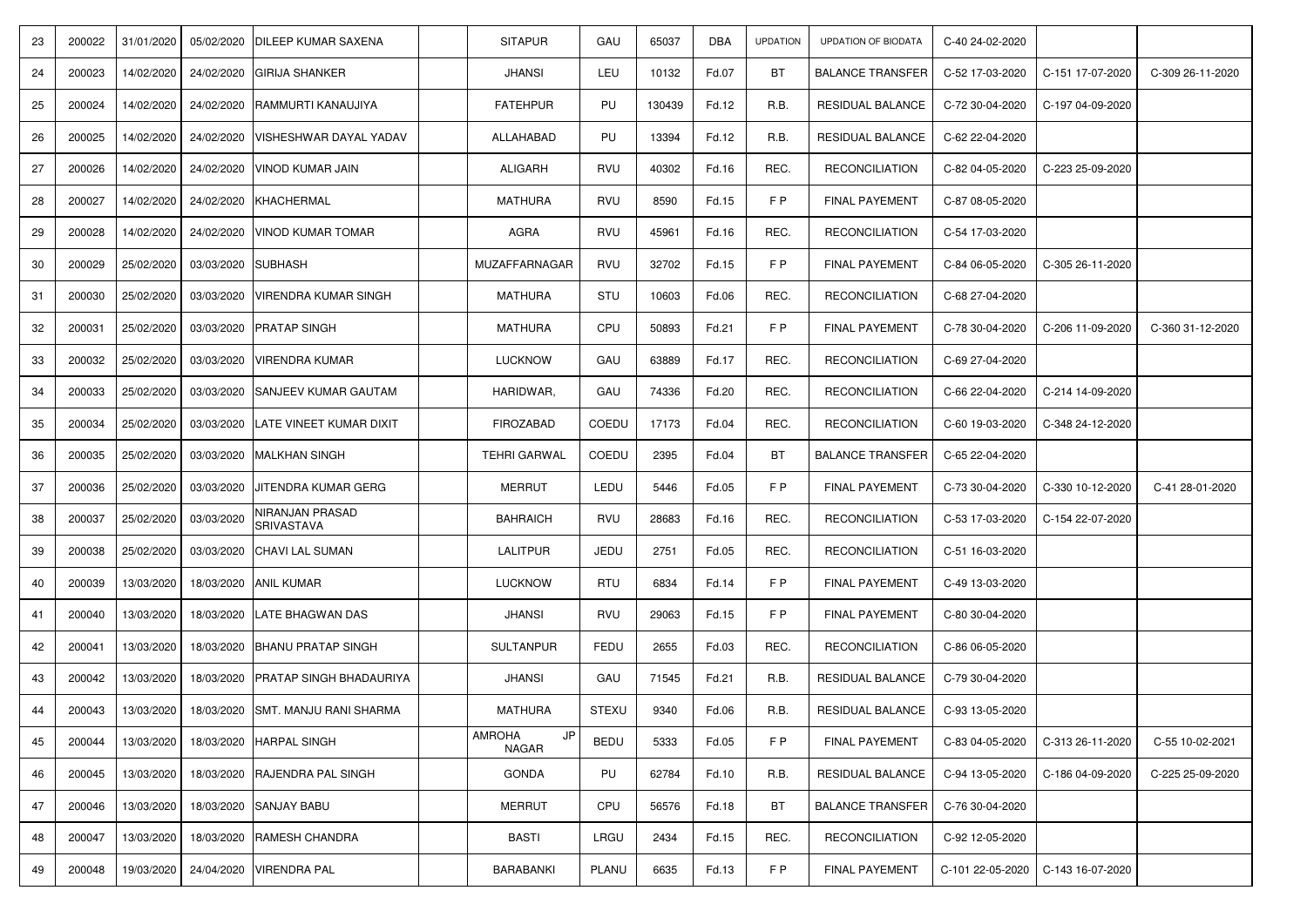| 50  | 200049 | 20/03/2020 | 24/04/2020         | <b>ABDULLAH SALMAN</b>                   | <b>BULANDSHAHAR</b> | LEU         | 11074  | Fd.07      | F P            | <b>FINAL PAYEMENT</b> | C-91 08-05-2020  | C-331 11-12-2020 |                 |
|-----|--------|------------|--------------------|------------------------------------------|---------------------|-------------|--------|------------|----------------|-----------------------|------------------|------------------|-----------------|
| -51 | 200050 | 29/04/2020 | 26/05/2020         | <b>KRISHNA</b>                           | <b>JHANSI</b>       | LRJU        | 1761   | Fd.15      | FP             | <b>FINAL PAYEMENT</b> | C-109 08-06-2020 | C-215 14-09-2020 |                 |
| 52  | 200051 | 29/04/2020 | 28/05/2020         | <b>PRAMOD KUMAR DIXIT</b>                | <b>LUCKNOW</b>      | PU          | 131953 | Fd.11      | FP             | <b>FINAL PAYEMENT</b> | C-111 11-06-2020 |                  |                 |
| 53  | 200052 | 26/05/2020 | 02/06/2020         | <b>JAGAT BAHADUR</b>                     | PRAYAGRAJ           | LRAU        | 2669   | Fd.16      | R.B.           | RESIDUAL BALANCE      | C-148 17-07-2020 |                  |                 |
| 54  | 200053 | 28/05/2020 |                    | 10/06/2020 RAJKUMAR GAUD                 | <b>MEERUT</b>       | CPU         | 64915  | Fd.18      | F P            | <b>FINAL PAYEMENT</b> | C-118 18-06-2020 | C-253 19-10-2020 |                 |
| 55  | 200054 | 28/05/2020 |                    | 10/06/2020 ABHAY KUMAR SAXENA            | <b>LUCKNOW</b>      | <b>NEU</b>  | 2307   | Fd.11      | REC.           | <b>RECONCILIATION</b> | C-146 17-07-2020 |                  |                 |
| 56  | 200056 | 08/06/2020 | 16/06/2020         | <b>IKAMAL KISHORE SAXENA</b>             | <b>BADAUN</b>       | <b>BEDU</b> | 2593   | Fd.04      | REC.           | <b>RECONCILIATION</b> | C-142 10-07-2020 |                  |                 |
| 57  | 200058 | 08/06/2020 |                    | 22/06/2020 ARUN KUMAR SINGH              | <b>BAHRAICH</b>     | PU          | 139491 | Fd.10      | FP             | <b>FINAL PAYEMENT</b> | C-158 30-07-2020 |                  |                 |
| 58  | 200059 | 26/06/2020 |                    | 08/07/2020 SUBHAWATI DIXIT               | <b>SULTANPUR</b>    |             |        | Fd.01      | <b>PENSION</b> | <b>PENSION</b>        | C-153 17-07-2020 | C-58 10-02-2021  | C-54 10-02-2021 |
| 59  | 200060 | 26/06/2020 | 08/07/2020         | USHA GUPTA                               | <b>LUCKNOW</b>      | <b>RTU</b>  | 6460   | Fd.14      | FP             | <b>FINAL PAYEMENT</b> | C-159 30-07-2020 |                  |                 |
| 60  | 200061 | 26/06/2020 |                    | 08/07/2020 JASWANT SINGH                 | <b>GAZIABAD</b>     | <b>RVU</b>  | 31638  | Fd.15      | REC.           | <b>RECONCILIATION</b> | C-177 26-08-2020 | C-226 25-09-2020 |                 |
| -61 | 200062 | 09/07/2020 | 22/07/2020         | <b>CHANDRVEER VERMA</b>                  | , RAIBARELY         |             | 25799  | Fd.03      | FP             | <b>FINAL PAYEMENT</b> | C-179 31-08-2020 | C-224 25-09-2020 | C-45 01-02-2020 |
| 62  | 200063 | 09/07/2020 | 22/07/2020         | MD. IQBAL KHAN                           | JALAUN              | CPU         | 49702  | Fd.21      | REC.           | <b>RECONCILIATION</b> | C-174 25-08-2020 |                  |                 |
| 63  | 200064 | 09/07/2020 | 22/07/2020         | <b>RAJEEV KUMAR</b><br><b>MAHESHWARI</b> | <b>HATRAS</b>       | <b>RVU</b>  | 31049  | Fd.16      | FP             | <b>FINAL PAYEMENT</b> | C-168 13-08-2020 |                  |                 |
| 64  | 200065 | 09/07/2020 | 22/07/2020         | <b>LAJJARAM</b>                          | <b>HARHRAS</b>      | <b>RVU</b>  | 37418  | Fd.16      | REC.           | <b>RECONCILIATION</b> | C-187 04-09-2020 | C-321 27-11-2020 |                 |
| 65  | 200066 | 09/07/2020 |                    | 22/07/2020 SANJEEV KUMAR GERG            | <b>BIJNORE</b>      | GAU         | 70381  | Fd.21      | ADJ.           | <b>ADJUSTMENT</b>     | C-176 25-08-2020 |                  |                 |
| 66  | 200067 | 09/07/2020 | 22/07/2020 SUKHRAM |                                          | FAIZABAD            | GAU         | 63942  | Fd.19      | REC.           | <b>RECONCILIATION</b> | C-172 20-08-2020 | C-304 26-11-2020 |                 |
| 67  | 200068 | 09/07/2020 | 22/07/2020         | MADAN GOPAL VERMA                        | <b>MORADABAD</b>    | CPU         | 36331  | Fd.20      | ADJ.           | <b>ADJUSTMENT</b>     | C-158 30-07-2020 |                  |                 |
| 68  | 200069 | 19/07/2020 | 05/08/2020         | <b>BRIJ KISHORE TAGORE</b>               | <b>MERRUT</b>       | PLANU       | 3899   | Fd.13      | REC.           | <b>RECONCILIATION</b> | C-193 04-09-2020 |                  |                 |
| 69  | 200070 | 19/07/2020 | 05/08/2020         | <b>VIJENDRA PAL SINGH</b>                | <b>MORADABAD</b>    |             |        | Fd.08      | FP             | <b>FINAL PAYEMENT</b> | C-171 20-08-2020 |                  |                 |
| 70  | 200071 | 19/07/2020 | 05/08/2020         | JITENDRA KUMAR                           | MUZAFFARNAGAR       | COEDU       | 11759  | <b>DBA</b> | A/C NO         | A/C NO                | C-188 04-09-2020 |                  |                 |
| 71  | 200072 | 17/08/2020 |                    | 19/08/2020 JJAGAT NARAYAN SINGH          | <b>GHAZIPUR</b>     | <b>INDU</b> | 5659   | Fd.14      | REC.           | <b>RECONCILIATION</b> | C-221 22-09-2020 |                  |                 |
| 72  | 200073 | 07/08/2020 | 13/08/2020         | JITENDRA SINGH CHAUHAN                   | RAIBARELI           | PU          | 131933 | Fd.11      | ADJ.           | <b>ADJUSTMENT</b>     | C-195 04-09-2020 | C-289 11-11-2020 | C-57 10-02-2021 |
| 73  | 200074 | 07/08/2020 |                    | 13/08/2020 ASHOK KUMAR                   | <b>SITAPUR</b>      | <b>RVU</b>  | 33255  | Fd.16      | ADJ.           | <b>ADJUSTMENT</b>     | C-198 04-09-2020 |                  |                 |
| 74  | 200075 | 07/08/2020 |                    | 13/08/2020 RAJESH KUMAR SRIVASTAVA       | SIDHARTH NAGAR      | <b>GEDU</b> | 2358   | Fd.05      | REC.           | <b>RECONCILIATION</b> | C-190 04-09-2020 | C-350 24-12-2020 |                 |
| 75  | 200076 | 07/08/2020 |                    | 13/08/2020 RAJENDRA SINGH                | KANNAUJ             |             |        | Fd.15      | <b>OTH</b>     | <b>OTHER</b>          | C-192 04-09-2020 |                  |                 |
| 76  | 200077 | 07/08/2020 |                    | 13/08/2020 VINOD KUMAR                   | <b>JHANSI</b>       | <b>BEDU</b> | 5029   | Fd.04      | REC.           | <b>RECONCILIATION</b> | C-175 28-08-2020 | C-334 16-12-2020 |                 |
|     |        |            |                    |                                          |                     |             |        |            |                |                       |                  |                  |                 |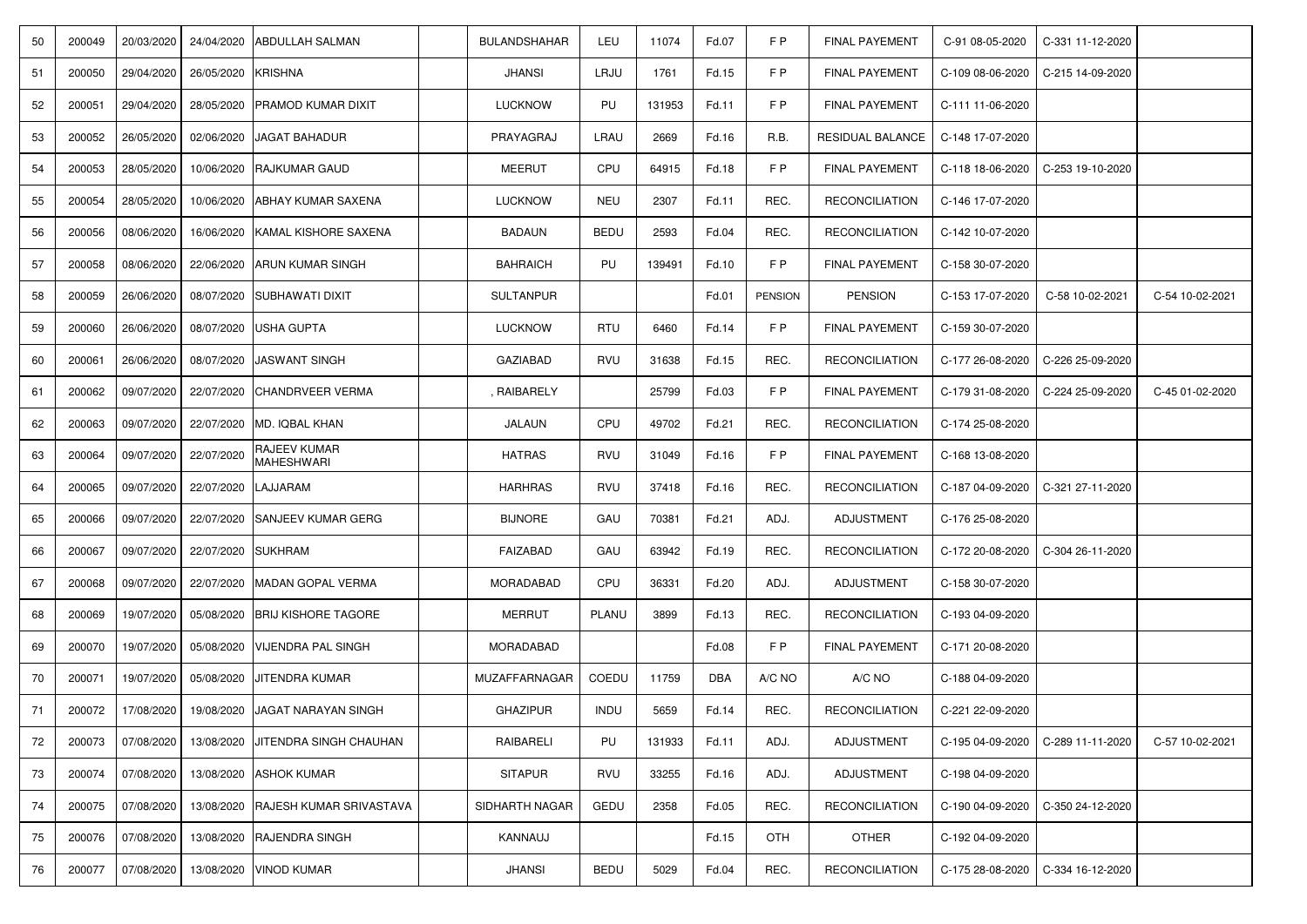| 77  | 200078  | 17/08/2020 | 18/08/2020           | <b>IGOPAL KRISHN AMISHRA</b>           |                     |              |        | Fd.18      | F P        | <b>FINAL PAYEMENT</b>   | C-203 09-09-2020 |                                     |                  |
|-----|---------|------------|----------------------|----------------------------------------|---------------------|--------------|--------|------------|------------|-------------------------|------------------|-------------------------------------|------------------|
| 78  | 200079  | 17/08/2020 |                      | 19/08/2020 ASHOK KUMAR                 | <b>LUCKNOW</b>      | GAU          | 64357  | Fd.20      | BT         | <b>BALANCE TRANSFER</b> | C-212 14-09-2020 | C-295 16-11-2020                    | C-347 24-12-2020 |
| 79  | 200081  | 17/08/2020 |                      | 19/08/2020 JJITENDRA KUMAR GERG        | <b>MERRUT</b>       | LEDU         | 5446   | Fd.05      | R.B.       | RESIDUAL BALANCE        | C-184 31-08-2020 |                                     |                  |
| -80 | 200082  | 17/08/2020 |                      | 19/08/2020 MAHENDRA SINGH              | GAUTAMBUDHNAGAR     | JU           | 5138   | Fd.14      | FP         | <b>FINAL PAYEMENT</b>   | C-222 22-09-2020 | C-327 07-12-2020                    |                  |
| 81  | 200083  | 26/08/2020 | 31/08/2020 JAYDRATH  |                                        | <b>SHAJAHANPUR</b>  | RVU          | 33577  | Fd.15      | REC.       | <b>RECONCILIATION</b>   | C-210 14-09-2020 | C-264 03-11-2020                    |                  |
| 82  | 200084  | 26/08/2020 | 31/08/2020 R.R.SINGH |                                        | <b>JHANSI</b>       | GAU          | 66583  | Fd.21      | ADJ.       | <b>ADJUSTMENT</b>       | C-228 25-09-2020 |                                     |                  |
| 83  | 200085  | 26/08/2020 | 31/08/2020 MD. ARIF  |                                        | <b>LUCKNOW</b>      | CPU          | 36326  | Fd.21      | ADJ.       | <b>ADJUSTMENT</b>       | C-229 28-09-2020 | C-340 17-12-2020                    |                  |
| 84  | 200086  | 26/08/2020 |                      | 31/08/2020 JJITENDRA KUMAR             | <b>LUCKNOW</b>      | <b>COEDU</b> | 11759  | <b>DBA</b> | A/C NO     | A/C NO                  | C-188 04-09-2020 |                                     |                  |
| 85  | 200087  | 27/08/2020 | 04/09/2020 RAJKUMAR  |                                        | <b>BULANDSHAHAR</b> | CPU          | 28885  | Fd.18      | BT         | <b>BALANCE TRANSFER</b> | C-256 22-10-2020 | C-270 04-11-2020                    | C-335 16-12-2020 |
| 86  | 200088  | 27/08/2020 | 04/09/2020 MD. ARIF  |                                        | <b>LUCKNOW</b>      | CPU          | 36326  | Fd.19      | <b>BT</b>  | <b>BALANCE TRANSFER</b> | C-229 28-09-2020 | C-340 17-12-2020                    |                  |
| 87  | 200089  | 27/08/2020 |                      | 04/09/2020 DINESH TEWARY               | FAIZABAD            | FEDU         | 2686   | Fd.05      | R.B.       | RESIDUAL BALANCE        | C-207 11-09-2020 |                                     |                  |
| 88  | 200090  | 27/08/2020 | 04/09/2020 LAL SINGH |                                        | <b>SAHARANPUR</b>   |              |        | Fd.05      | REC.       | <b>RECONCILIATION</b>   | C-238 06-10-2020 |                                     |                  |
| 89  | 200091  | 27/08/2020 |                      | 04/09/2020 SITARAM YADAV               | <b>GORAKHPUR</b>    | CPU          | 40321  | Fd.21      | FP         | <b>FINAL PAYEMENT</b>   | C-232 28-09-2020 |                                     |                  |
| 90  | 200092  | 27/08/2020 |                      | 04/09/2020 NAREBDRA KUMAR PANDEY       | <b>MAINPUARI</b>    |              |        | <b>DBA</b> | ALLOT.     | NEW GPF A/C NO.         | C-217 16-09-2020 |                                     |                  |
| 91  | 200093  | 27/08/2020 |                      | 04/09/2020 BHAGWAN SAHAY SHARMA        | <b>MATHURA</b>      | <b>GEDU</b>  | 3029   | Fd.03      | REC.       | <b>RECONCILIATION</b>   | C-243 06-10-2020 |                                     |                  |
| 92  | 200094  |            |                      | 27/08/2020   04/09/2020   ASGAR HUSAIN | <b>BASTI</b>        | LRGU         | 2481   | Fd.15      | F P        | <b>FINAL PAYEMENT</b>   |                  | C-220 21-09-2020   C-347 24-12-2020 |                  |
| 93  | 200095  | 23/09/2020 |                      | 03/09/2020 RAJMANI SINGH               | <b>VARANASI</b>     | <b>NEU</b>   | 434    | Fd.10      | FP         | <b>FINAL PAYEMENT</b>   | C-262 28-10-2020 | C-317 26-11-2020                    | C-77 26-02-2020  |
| 94  | 200096  | 23/09/2020 |                      | 03/09/2020 JAWAHAR LAL YADAV           | <b>BARABANKI</b>    | PLANU        | 2900   | Fd.13      | F P        | <b>FINAL PAYEMENT</b>   | C-261 28-10-2020 | C-43 01-02-2020                     |                  |
| 95  | 200097  | 23/09/2020 |                      | 03/09/2020 NAZRUL HASSAN               | <b>LUCKNOW</b>      | PU           | 124147 | Fd.11      | REC.       | <b>RECONCILIATION</b>   | C-257 22-10-2020 |                                     |                  |
| 96  | 200098  | 09/09/2020 |                      | 16/09/2020 KAMLESH KUMAR JAIN          | <b>LUCKNOW</b>      | GAU          | 73534  | Fd.17      | FP         | <b>FINAL PAYEMENT</b>   | C-227 25-09-2020 |                                     |                  |
| 97  | 200099  | 07/09/2020 |                      | 23/09/2020 KAUSHAL KUMAR PANDEY        | <b>BASTI</b>        | <b>RVU</b>   | 36410  | Fd.15      | REC.       | <b>RECONCILIATION</b>   | C-240 06-10-2020 |                                     |                  |
| 98  | 200100  | 07/09/2020 |                      | 23/09/2020   MAHESH CHANDRA            | <b>BIJNORE</b>      | COEDU        | 12333  | Fd.04      | ADJ.       | <b>ADJUSTMENT</b>       | C-231 28-09-2020 |                                     |                  |
| 99  | 2000101 | 07/09/2020 |                      | 23/09/2020 LATE ALOK KUMAR             | <b>MEERUT</b>       | CPU          | 44888  | Fd.18      | REC.       | <b>RECONCILIATION</b>   | C-233 29-09-2020 |                                     |                  |
| 100 | 2000102 | 07/09/2020 |                      | 23/09/2020 SHIVENDRA KUMAR SINGH       | <b>BASTI</b>        | <b>MTEDU</b> | 5113   | Fd.03      | REC.       | <b>RECONCILIATION</b>   | C-244 08-10-2020 |                                     |                  |
| 101 | 2000103 | 07/09/2020 |                      | 23/09/2020 KISHORI LAL                 | <b>MERRUT</b>       | PLANU        | 3343   | Fd.13      | REC.       | <b>RECONCILIATION</b>   | C-245 12-10-2020 |                                     |                  |
| 102 | 2000104 | 07/09/2020 |                      | 23/09/2020   MANSOOR AHMEND            | <b>FIROZABAD</b>    | GAU          | 76713  | Fd.20      | ADJ.       | <b>ADJUSTMENT</b>       | C-249 15-10-2020 | C-39 28-01-2020                     |                  |
| 103 | 2000105 | 07/09/2020 |                      | 23/09/2020 RAJPAL SINGH                | <b>GHAZIABAD</b>    |              |        | <b>TAD</b> | <b>NOC</b> | <b>NOC</b>              | C-236 30-09-2020 |                                     |                  |
|     |         |            |                      |                                        |                     |              |        |            |            |                         |                  |                                     |                  |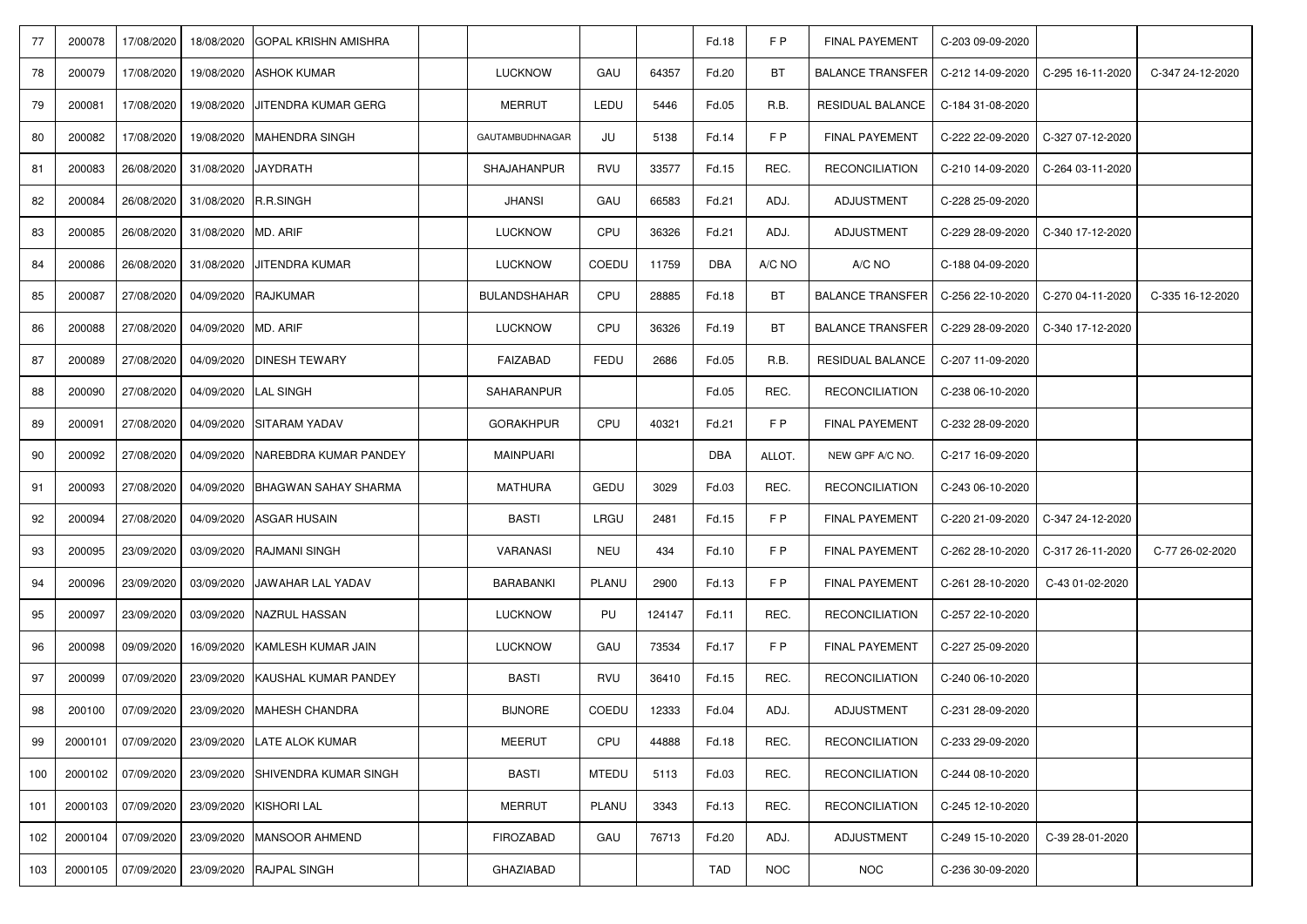| 104 | 2000106 | 07/09/2020         | 23/09/2020 | <b>RAM SHIROMANI MISHRA</b>                        | PRATAPGARH          | CPU          | 49750  | Fd.17      | R.B.        | <b>RESIDUAL BALANCE</b> | C-254 20-10-2020 |                                     |                 |
|-----|---------|--------------------|------------|----------------------------------------------------|---------------------|--------------|--------|------------|-------------|-------------------------|------------------|-------------------------------------|-----------------|
| 105 | 2000107 | 07/09/2020         |            | 23/09/2020 RAJ BAHADUR YADAV                       | PRAYAGRAJ           |              |        | <b>TAD</b> | <b>NOC</b>  | <b>NOC</b>              | C-237 30-09-2020 |                                     |                 |
| 106 | 2000108 | 21/09/2020         |            | 23/09/2020 RAJEEV BHARDWAJ                         | <b>MERRUT</b>       | <b>MTEDU</b> | 4035   | Fd.05      | ADJ.        | <b>ADJUSTMENT</b>       | C-260 28-10-2020 |                                     |                 |
| 107 | 2000109 | 21/09/2020         |            | 23/09/2020 SUBHASH CHANDRA                         | D.M. BASTI          | LRGU         | 2484   | Fd.15      | REC.        | <b>RECONCILIATION</b>   | C-258 28-10-2020 |                                     |                 |
| 108 | 2000110 | 21/09/2020         |            | 23/09/2020   DILSHAD MAZEED                        | <b>BARABANKI</b>    | CPU          | 2359   | Fd.20      | <b>NAME</b> | <b>NAME CORRECTION</b>  | C-242 06-10-2020 |                                     |                 |
| 109 | 2000111 | 21/09/2020         | 23/09/2020 | KISHAN LAL                                         | <b>BULANDSHAHAR</b> | CPU          | 39638  | Fd.18      | REC.        | <b>RECONCILIATION</b>   | C-251 15-10-2020 | C-50 05-02-2021                     |                 |
| 110 |         |                    |            | 2000112   21/09/2020   23/09/2020   MD. IMRAN KHAN | <b>LUCKNOW</b>      | PLANU        | 12693  | Fd.13      | ADJ.        | <b>ADJUSTMENT</b>       | C-246 14-10-2020 |                                     |                 |
| 111 | 2000113 | 08/10/2020         |            | 08/10/2020 SUDHANSHU CHATURVEDI                    | <b>BARABANKI</b>    | COEDU        | 6169   | Fd.03      | ADJ.        | <b>ADJUSTMENT</b>       | C-282 11-11-2020 | $C-48A01-02-2021$                   |                 |
| 112 | 2000114 | 05/10/2020         |            | 08/10/2020 RAJ KUMAR                               | <b>MORADABAD</b>    | PU           | 157306 | Fd.09      | ADJ.        | <b>ADJUSTMENT</b>       | C-259 28-10-2020 |                                     |                 |
| 113 |         | 2000115 05/10/2020 |            | 08/10/2020 DEVI SARAN                              | <b>ALIGARH</b>      | <b>INDU</b>  | 6943   | Fd.13      | ADJ.        | <b>ADJUSTMENT</b>       | C-285 11-11-2020 |                                     |                 |
| 114 | 2000116 | 08/10/2020         |            | 08/10/2020 RATNAKAR MISHRA                         | <b>GORAKHPUR</b>    | CPU          | 60360  | Fd.21      | REC.        | <b>RECONCILIATION</b>   | C-322 27-11-2020 |                                     |                 |
| 115 | 2000117 | 05/10/2020         | 08/10/2020 | <b>LATE KARNA SINGH</b>                            | <b>MERRUT</b>       | <b>RVU</b>   | 45960  | Fd.15      | FP          | <b>FINAL PAYEMENT</b>   | C-250 15-10-2020 | C-47A 03-02-2021                    |                 |
| 116 | 2000118 | 05/10/2020         |            | 08/10/2020 SAMPURNANAD DIWEDI                      | <b>LUCKNOW</b>      | <b>FSU</b>   | 9869   | Fd.08      | ADJ.        | <b>ADJUSTMENT</b>       | C-252 19-10-2020 | $C-338$ 16-12-2020                  |                 |
| 117 | 2000119 | 05/10/2020         |            | 08/10/2020 ANUP KUMAR SAXENA                       | AGRA                | <b>STU</b>   | 6169   | Fd.06      | R.B.        | <b>RESIDUAL BALANCE</b> | C-291 11-11-2020 |                                     |                 |
| 118 | 2000120 | 05/10/2020         |            | 08/10/2020 ANANT DEV                               | <b>MORADABAD</b>    | <b>IPSU</b>  | 864    | Fd.01      | ADJ.        | <b>ADJUSTMENT</b>       | C-248 15-10-2020 |                                     |                 |
| 119 | 2000121 |                    |            | 07/10/2020 22/10/2020 RAM BHAROSI LAL SHUKLA       | <b>AGRA</b>         | <b>STU</b>   | 8195   | Fd.06      | FP          | <b>FINAL PAYEMENT</b>   |                  | C-296 16-11-2020   C-349 24-12-2020 |                 |
| 120 | 2000122 | 07/10/2020         | 22/10/2020 | <b>SATISH CHANDRA</b><br><b>SRIVASTAVA</b>         | <b>VARANASI</b>     | STU          | 3936   | Fd.06      | ADJ.        | <b>ADJUSTMENT</b>       | C-268 04-11-2020 |                                     |                 |
| 121 | 2000123 | 07/10/2020         |            | 22/10/2020 SUNEEL KUMAR DHAWAN                     | PILIBHIT            | <b>STU</b>   | 12236  | Fd.06      | FP          | <b>FINAL PAYEMENT</b>   | C-267 03-11-2020 | C-344 24-12-2020                    |                 |
| 122 | 2000124 | 07/10/2020         |            | 22/10/2020 CHOTEY SINGH                            | <b>BIJNORE</b>      | CPU          | 53480  | Fd.11      | REC.        | <b>RECONCILIATION</b>   | C-323 27-11-2020 |                                     |                 |
| 123 | 2000125 | 07/10/2020         |            | 22/10/2020 SATISH CHANDRA SHARMA                   | <b>LUCKNOW</b>      | GAU          | 66123  | Fd.17      | F P         | <b>FINAL PAYEMENT</b>   | C-269 04-11-2020 |                                     |                 |
| 124 | 2000126 | 07/10/2020         |            | 22/10/2020 AJEET KUMAR RASTOGI                     | <b>LUCKNOW</b>      | <b>RTU</b>   | 7001   | Fd.14      | ALLOT.      | NEW GPF A/C NO.         | C-273 06-11-2020 |                                     |                 |
| 125 | 2000127 | 07/10/2020         |            | 22/10/2020 SHIVENDRA KUMAR SINGH                   | <b>LUCKNOW</b>      | GAU          | 75185  | Fd.19      | ADJ.        | <b>ADJUSTMENT</b>       | C-316 26-11-2020 | C-72 24-02-2020                     | C-49 01-02-2021 |
| 126 | 2000128 | 07/10/2020         |            | 22/10/2020 ISHWAR DEV SINGH                        | <b>VARANASI</b>     | PU           | 129683 | Fd.10      | F P         | <b>FINAL PAYEMENT</b>   | C-307 26-11-2020 |                                     |                 |
| 127 | 2000129 | 07/10/2020         |            | 22/10/2020 ANIL KUMAR SHARMA                       | <b>MAIPURI</b>      | GAU          | 69680  | Fd.20      | ADJ.        | ADJUSTMENT              | C-271 04-11-2020 |                                     |                 |
| 128 | 2000130 | 07/10/2020         |            | 22/10/2020 SAGEER AHMED                            | <b>LUCKNOW</b>      | GAU          | 74768  | Fd.17      | ADJ.        | <b>ADJUSTMENT</b>       | C-278 06-11-2020 |                                     |                 |
| 129 | 2000131 | 22/10/2020         |            | 26/10/2020 RAJENDRA PRASAD                         | <b>ALIGARH</b>      | <b>STU</b>   | 10791  | Fd.17      | REC.        | <b>RECONCILIATION</b>   | C-284 11-11-2020 | $C-34324-12-2020$                   |                 |
| 130 | 2000132 | 22/10/2020         |            | 26/10/2020 RAJENDRA PRASAD                         | ALIGARH             | STU          | 10792  | Fd.17      | REC.        | <b>RECONCILIATION</b>   | C-284 11-11-2020 | C-343 24-12-2020                    |                 |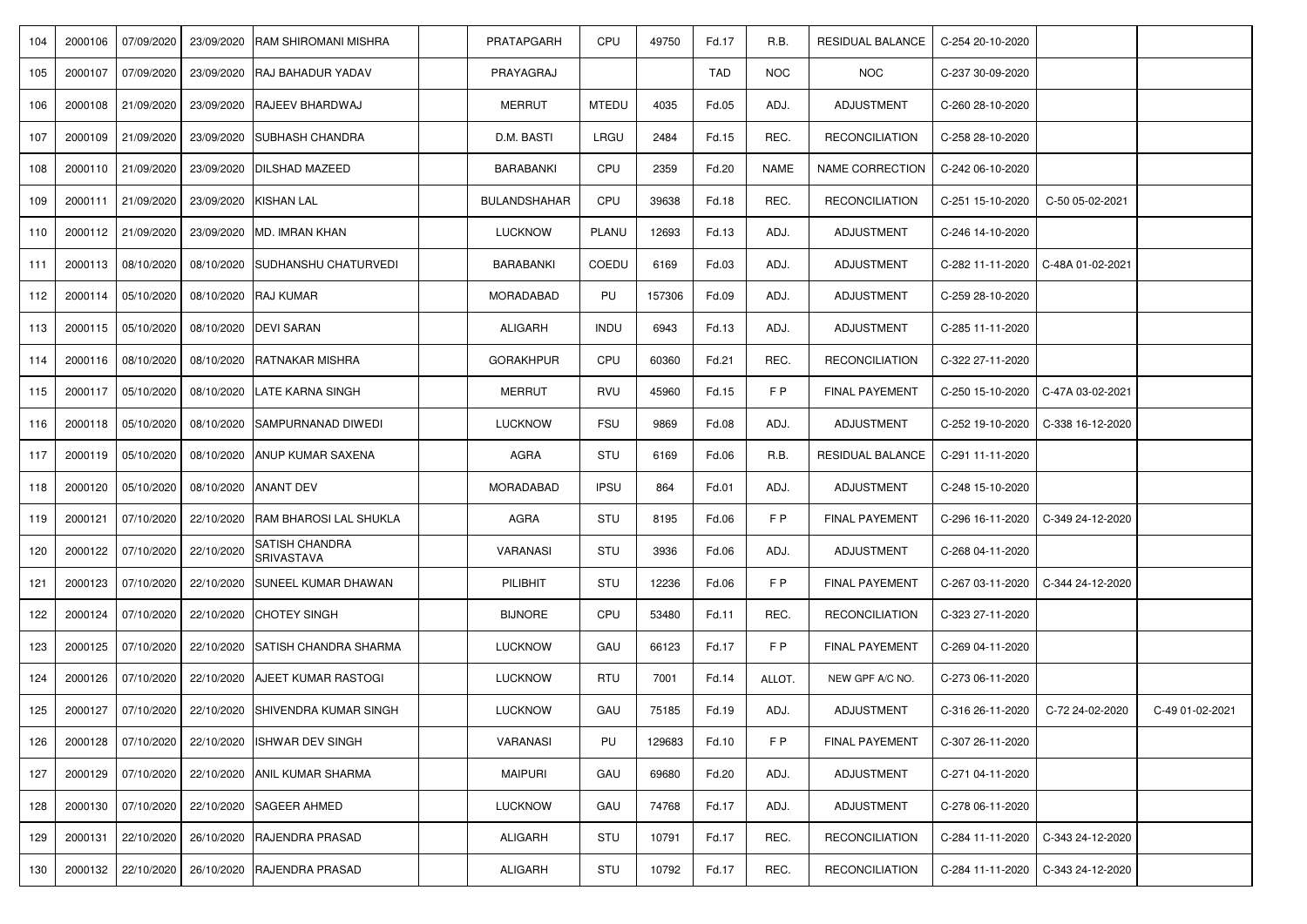| 131 | 2000133 | 22/10/2020 | 26/10/2020 | <b>SANTOSH KUMAR TYAGI</b>           | MUZAFFARNAGAR          | PU         | 149398 | Fd.11 | ADJ. | <b>ADJUSTMENT</b>       | C-311 26-11-2020 |                  |                 |
|-----|---------|------------|------------|--------------------------------------|------------------------|------------|--------|-------|------|-------------------------|------------------|------------------|-----------------|
| 132 | 2000134 | 22/10/2020 | 26/10/2020 | <b>ATMPRAKASH YADAV</b>              | <b>LUCKNOW</b>         | PU         | 143821 | Fd.11 | ADJ. | <b>ADJUSTMENT</b>       | C-287 11-11-2020 | C-358 31-12-2020 | C-61 12-02-2021 |
| 133 | 2000135 | 28/10/2020 | 03/11/2020 | <b>MAZAHIR HUSAIN</b>                | <b>BARABANKI</b>       | <b>RVU</b> | 29971  | Fd.16 | R.B. | <b>RESIDUAL BALANCE</b> | C-300 16-11-2020 | C-69 23-02-2020  |                 |
| 134 | 2000136 | 28/10/2020 |            | 11/11/2020 BHOLEY RAM                | <b>SAMBHAL</b>         | CPU        | 40484  | Fd.20 | ADJ. | <b>ADJUSTMENT</b>       | C-318 26-11-2020 |                  |                 |
| 135 | 2000137 | 28/10/2020 |            | 11/11/2020 RAKESH BABU GUPTA         | <b>MATHURA</b>         | GAU        | 67575  | Fd.21 | REC. | <b>RECONCILIATION</b>   | C-333 16-12-2020 |                  |                 |
| 136 | 2000138 | 28/10/2020 | 11/11/2020 | MD. QUASIM                           | <b>GORAKHPUAR</b>      | PU         | 112749 | Fd.09 | FP   | <b>FINAL PAYEMENT</b>   | C-315 26-11-2020 |                  |                 |
| 137 | 2000139 | 28/10/2020 | 11/11/2020 | KAILASH BABU DOHREY                  | <b>ETAWAH</b>          | KEDU       | 21868  | Fd.05 | ADJ. | <b>ADJUSTMENT</b>       | C-319 26-11-2020 |                  |                 |
| 138 | 2000140 | 28/10/2020 |            | 11/11/2020 SMT. PUSHPA KAMALVANSHI   | <b>LALITPUR</b>        | PLANU      | 6755   | Fd.13 | REC. | <b>RECONCILIATION</b>   | C-320 27-11-2020 |                  |                 |
| 139 | 2000141 | 10/11/2020 | 24/11/2020 | MAHENDRA PRATAP YADAV                | <b>LAKHIMPUR KHIRI</b> | CPU        | 52805  | Fd.18 | ADJ. | <b>ADJUSTMENT</b>       | C-324 27-11-2020 |                  |                 |
| 140 | 2000142 | 10/11/2020 |            | 24/11/2020 VIJENDRA SINGH            | <b>AGRA</b>            | PU         | 131830 | Fd.09 | REC. | <b>RECONCILIATION</b>   | C-332 16-12-2020 |                  |                 |
| 141 | 2000143 | 10/11/2020 |            | 24/11/2020 RAM KUNWAR BAHADUR        | <b>BIJNORE</b>         | <b>RVU</b> | 51848  | Fd.15 | FP   | <b>FINAL PAYEMENT</b>   | C-328 07-12-2020 |                  |                 |
| 142 | 2000144 | 10/11/2020 | 25/11/2020 | <b>KRISHNA MEHRA</b>                 | <b>FIROZABAD</b>       | PHU        | 122773 | Fd.09 | REC. | <b>RECONCILIATION</b>   | C-341 21-12-2020 |                  |                 |
| 143 | 2000145 | 02/12/2020 |            | 08/12/2020   VISHWAMBHAR DAYAL YADAV | <b>SITAPUR</b>         | <b>RVU</b> | 41179  | Fd.16 | REC. | <b>RECONCILIATION</b>   | C-357 31-12-2020 |                  |                 |
| 144 | 2000149 | 04/12/2020 | 08/12/2020 | <b>SATISH KUMAR MISHRA</b>           | <b>LUCKNOW</b>         | GAU        | 80949  | Fd.17 | R.B. | RESIDUAL BALANCE        | C-343 28-12-2020 |                  |                 |
| 145 | 2000150 | 04/12/2020 | 08/12/2020 | <b>INDRAJEET KUMAR YADAV</b>         | <b>GORAKHPUR</b>       | CPU        | 35786  | Fd.21 | REC. | <b>RECONCILIATION</b>   | C-359 31-12-2020 |                  |                 |
| 146 | 2000151 | 11/12/2020 |            | 17/12/2020 ANIL KUMAR SHARMA         | <b>ALIGARH</b>         | CPU        | 31702  | Fd.20 | REC. | <b>RECONCILIATION</b>   | C-355 29-12-2020 |                  |                 |
| 147 | 2000152 | 11/12/2020 |            | 17/12/2020   VIDYASHANKER SINGH      | <b>LUCKNOW</b>         | GAU        | 70560  | Fd.17 | REC. | <b>RECONCILIATION</b>   | C-352 29-12-2020 |                  |                 |
| 148 | 2000153 | 11/12/2020 | 11/12/2020 | <b>RAVINDRA NATH VAJPAI</b>          | <b>HAMMIRPUR</b>       | <b>RVU</b> | 30028  | Fd.15 | REC. | <b>RECONCILIATION</b>   | C-05 07-01-2020  |                  |                 |
| 149 | 2000154 | 11/12/2020 |            | 22/12/2020 ANAMI PRASAD SRIVASTAVA   | <b>LUCKNOW</b>         | STU        | 9392   | Fd.06 | FP   | <b>FINAL PAYEMENT</b>   | C-37 27-01-2020  |                  |                 |
| 150 | 2000155 | 18/12/2020 | 22/12/2020 | <b>KEDARNATH TEWARY</b>              | <b>LALITPUR</b>        | JEDU       | 2230   | Fd.05 | ADJ. | <b>ADJUSTMENT</b>       | C-38 27-01-2020  |                  |                 |
| 151 | 2000156 | 18/12/2020 |            | 22/12/2020 ANIL KUMAR RIVASTAVA      | <b>LUCKNOW</b>         | LEDU       | 5229   | Fd.04 | ADJ. | <b>ADJUSTMENT</b>       | C-33 22-01-2020  |                  |                 |
| 152 | 2000157 | 18/12/2020 |            | 22/12/2020 ADHAR KISHOR MISHRA       | KANPUR                 | GAU        | 71874  | Fd.19 | ADJ. | <b>ADJUSTMENT</b>       | C-19 12-01-2020  |                  |                 |
| 153 | 2000158 | 18/12/2020 | 22/12/2020 | <b>VIRENDRA KUMAR VERMA</b>          | <b>LALITPUR</b>        | <b>RVU</b> | 49888  | Fd.15 | REC. | <b>RECONCILIATION</b>   | C-63 12-02-2021  |                  |                 |
| 154 | 2000159 | 18/12/2020 | 22/12/2020 | <b>VIRENDRA PRATAP SINGH</b>         | <b>MATHURA</b>         | STU        | 11263  | Fd.06 | ADJ. | <b>ADJUSTMENT</b>       | C-25 18-01-2020  |                  |                 |
| 155 | 2000160 | 18/12/2020 | 22/12/2020 | MUKESH KUMAR KATIYAR                 | <b>LUCKNOW</b>         | JU         | 9661   | Fd.14 | REC. | <b>RECONCILIATION</b>   | C-04 07-01-2020  |                  |                 |
| 156 | 2000161 | 18/12/2020 |            | 22/12/2020 SAHDEV SINGH              | <b>BULANDSHAHAR</b>    | PU         | 145299 | Fd.12 | REC. | <b>RECONCILIATION</b>   | C-30 22-01-2020  | C-73 25-02-2020  |                 |
| 157 | 2000162 | 18/12/2020 |            | 22/12/2020   DHARMPAL TYAGI          | <b>BULANDSHAHAR</b>    | PU         | 130306 | Fd.12 | REC. | <b>RECONCILIATION</b>   | C-31 22-01-2020  |                  |                 |